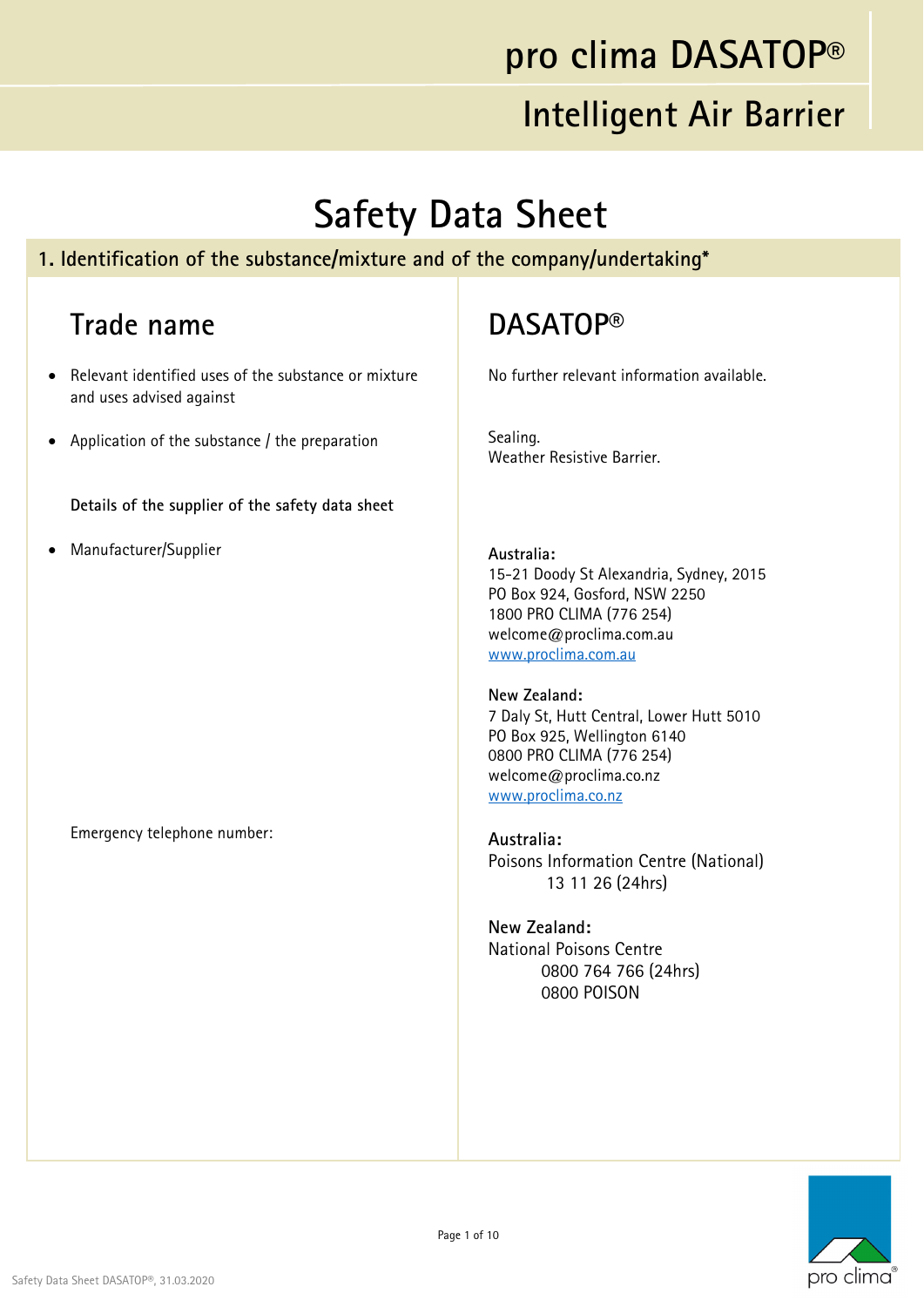| 2. Hazards identification                                                                |                                                                                                                                                                                      |
|------------------------------------------------------------------------------------------|--------------------------------------------------------------------------------------------------------------------------------------------------------------------------------------|
| Classification of the substance or mixture                                               |                                                                                                                                                                                      |
| Classification according to Regulation (EC) No<br>$\bullet$<br>1272/2008                 | The product is not classified according to the CLP<br>regulation.                                                                                                                    |
| Classification according to Directive 67/548/EEC or<br>$\bullet$<br>Directive 1999/45/EC | Void.                                                                                                                                                                                |
| Information concerning particular hazards for human<br>$\bullet$<br>and environment:     | The product does not have to be labelled due to the<br>calculation procedure of the "General Classification<br>guideline for preparations of the EU" in the latest valid<br>version. |
| Label elements                                                                           |                                                                                                                                                                                      |
| Labelling according to Regulation (EC) No 1272/2008<br>$\bullet$                         | Void.                                                                                                                                                                                |
| Hazard pictograms<br>$\bullet$                                                           | Void.                                                                                                                                                                                |
| Signal word<br>$\bullet$                                                                 | Void.                                                                                                                                                                                |
| Hazard statements                                                                        | Void.                                                                                                                                                                                |
| Other hazards                                                                            |                                                                                                                                                                                      |
| Results of PBT and vPvB assessment<br>PBT<br>$\bullet$ vPvB                              | Not applicable.<br>Not applicable.                                                                                                                                                   |
| 3. Composition/information on ingredients                                                |                                                                                                                                                                                      |
| • Chemical characterization                                                              | Mixtures.                                                                                                                                                                            |
| Description                                                                              | Composite material.                                                                                                                                                                  |
| Dangerous components                                                                     | Void.                                                                                                                                                                                |
| Additional information                                                                   | For the wording of the listed risk phrases refer to<br>section 16.                                                                                                                   |
|                                                                                          |                                                                                                                                                                                      |

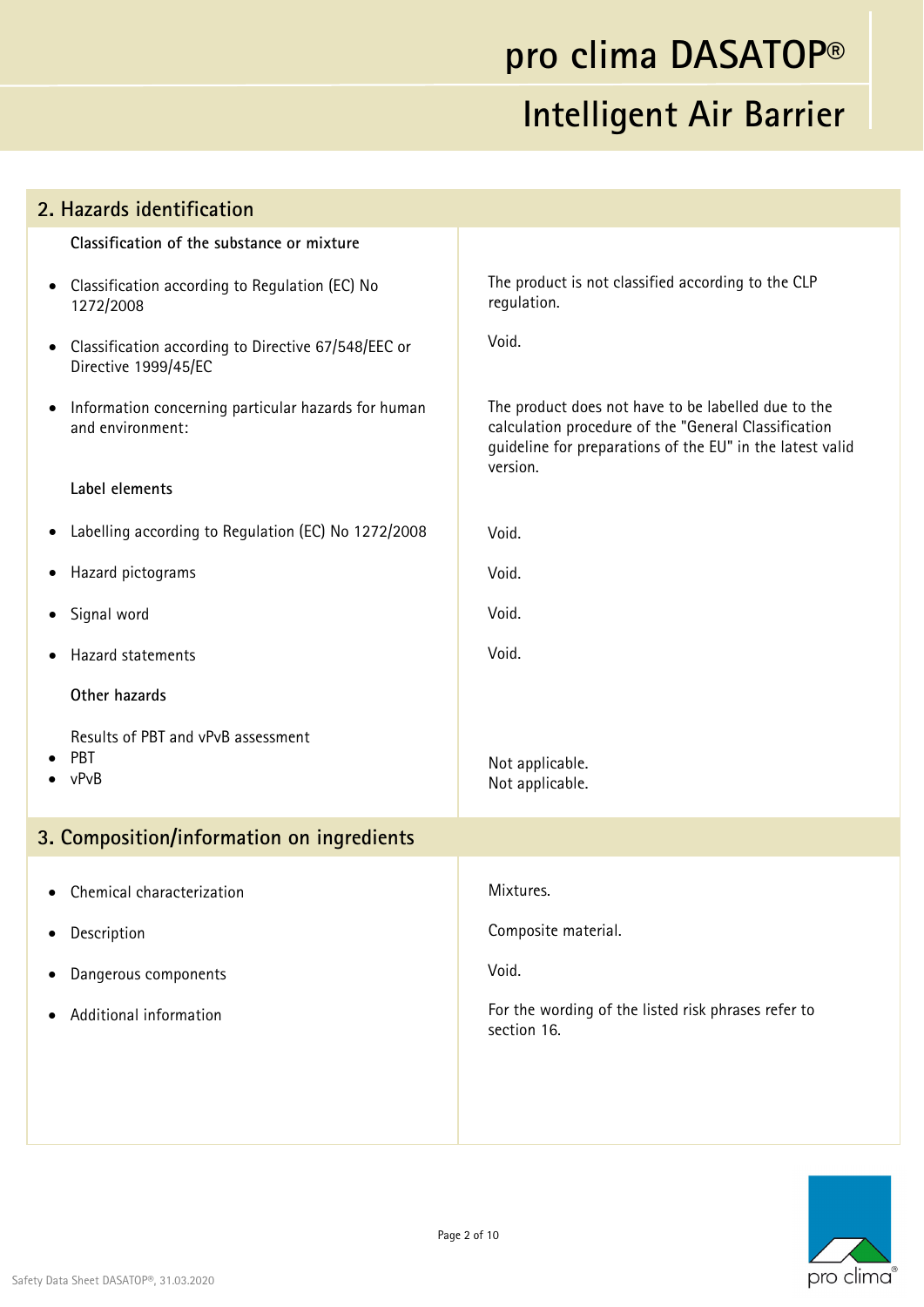| 4. First aid measures                                                         |                                                                                                         |
|-------------------------------------------------------------------------------|---------------------------------------------------------------------------------------------------------|
| Description of first aid measures                                             |                                                                                                         |
| General information                                                           | No special measures required.                                                                           |
| After inhalation                                                              | Not applicable.                                                                                         |
| After skin contact                                                            | Instantly rinse with water.                                                                             |
| After eye contact                                                             | Rinse opened eye for several minutes under running water.<br>Then consult doctor                        |
| After swallowing                                                              | Seek immediate medical advice.                                                                          |
| Information for doctor                                                        | No particular measures are known - treat according to<br>symptoms.                                      |
| Most important symptoms and effects, both acute and<br>delayed                | No further relevant information available.                                                              |
| Indication of any immediate medical attention and<br>special treatment needed | No further relevant information available.                                                              |
| 5. Firefighting measures                                                      |                                                                                                         |
| Extinguishing media                                                           |                                                                                                         |
| • Suitable extinguishing agents                                               | CO2, extinguishing powder or water jet. Fight larger fires<br>with water jet or alcohol-resistant foam. |
| For safety reasons unsuitable extinguishing agents<br>$\bullet$               | Water with a full water jet.                                                                            |
| Special hazards arising from the substance or mixture                         | Formation of toxic gases is possible during heating or in                                               |
|                                                                               | case of fire.                                                                                           |
| Advice for firefighters                                                       |                                                                                                         |
| Protective equipment                                                          | Do not inhale explosion gases or combustion gases.                                                      |
| Additional information                                                        | Dispose of fire debris and contaminated firefighting<br>water in accordance with official regulations.  |
|                                                                               |                                                                                                         |

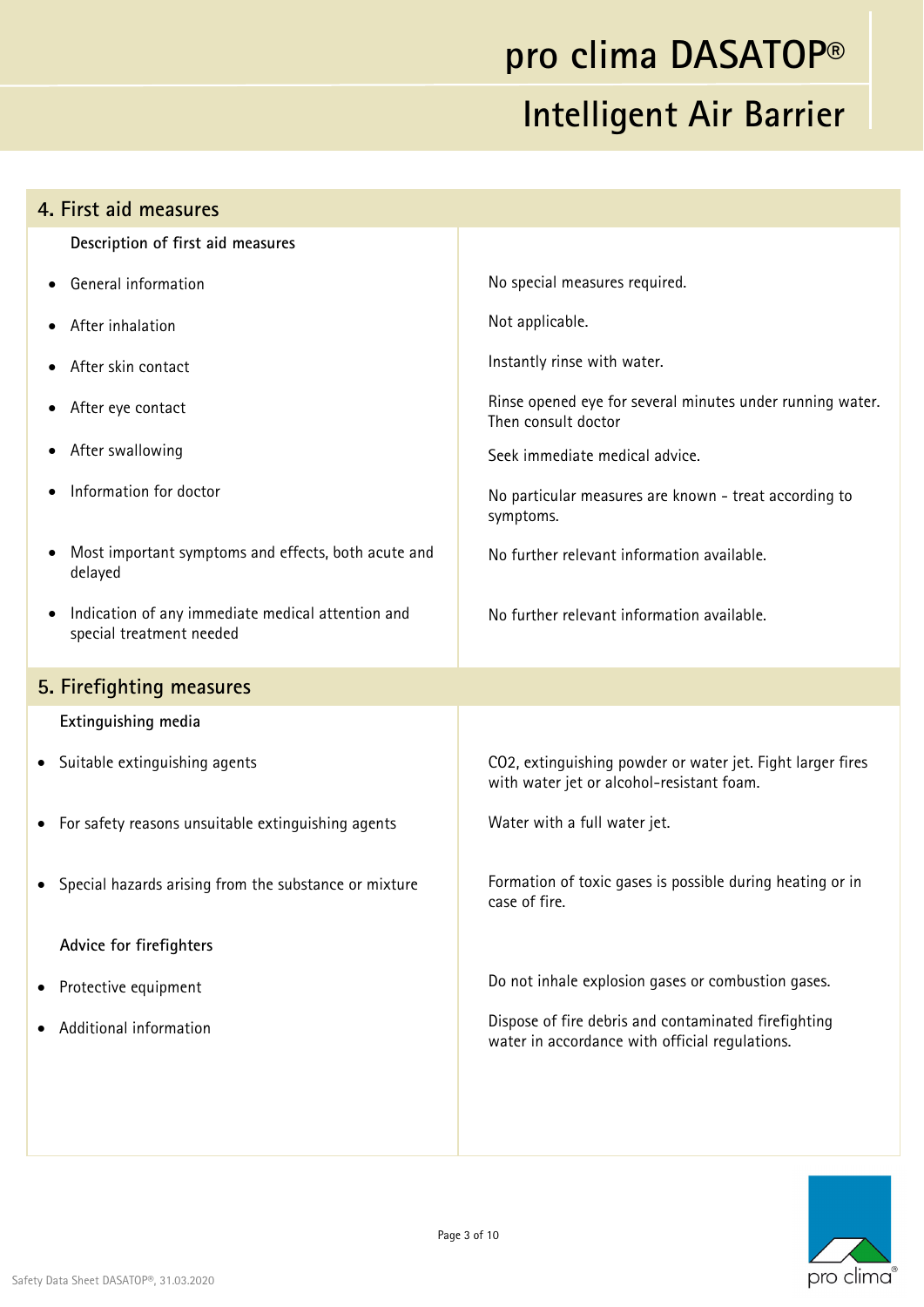| 6. Accidental release measures                                                       |                                                                                                                                                                      |
|--------------------------------------------------------------------------------------|----------------------------------------------------------------------------------------------------------------------------------------------------------------------|
| Personal precautions, protective equipment and<br>$\bullet$<br>emergency procedures. | Ensure adequate ventilation.                                                                                                                                         |
| Environmental precautions<br>$\bullet$                                               | Do not allow product to reach sewage system or water<br>bodies.                                                                                                      |
| Methods and material for containment and cleaning up<br>$\bullet$                    | Collect mechanically.                                                                                                                                                |
| Reference to other sections                                                          | See Section 7 for information on safe handling.<br>See Section 8 for information on personal protection<br>equipment.<br>See Section 13 for information on disposal. |
| 7. Handling and storage                                                              |                                                                                                                                                                      |
| Handling                                                                             |                                                                                                                                                                      |
| Precautions for safe handling<br>$\bullet$                                           | No special precautions necessary if used correctly.                                                                                                                  |
| Information about protection against explosions and<br>$\bullet$<br>fires            | No special measures required.                                                                                                                                        |
| Conditions for safe storage, including any<br>incompatibilities                      |                                                                                                                                                                      |
| Requirements to be met by storerooms and containers<br>$\bullet$                     | No special requirements.                                                                                                                                             |
| Information about storage in one common storage<br>$\bullet$<br>facility             | Not required.                                                                                                                                                        |
| Further information about storage conditions:                                        | None.                                                                                                                                                                |
| Storage class<br>$\bullet$                                                           | 11.                                                                                                                                                                  |
| Specific end use(s)<br>$\bullet$                                                     | No further relevant information available.                                                                                                                           |
|                                                                                      |                                                                                                                                                                      |
|                                                                                      |                                                                                                                                                                      |
|                                                                                      |                                                                                                                                                                      |

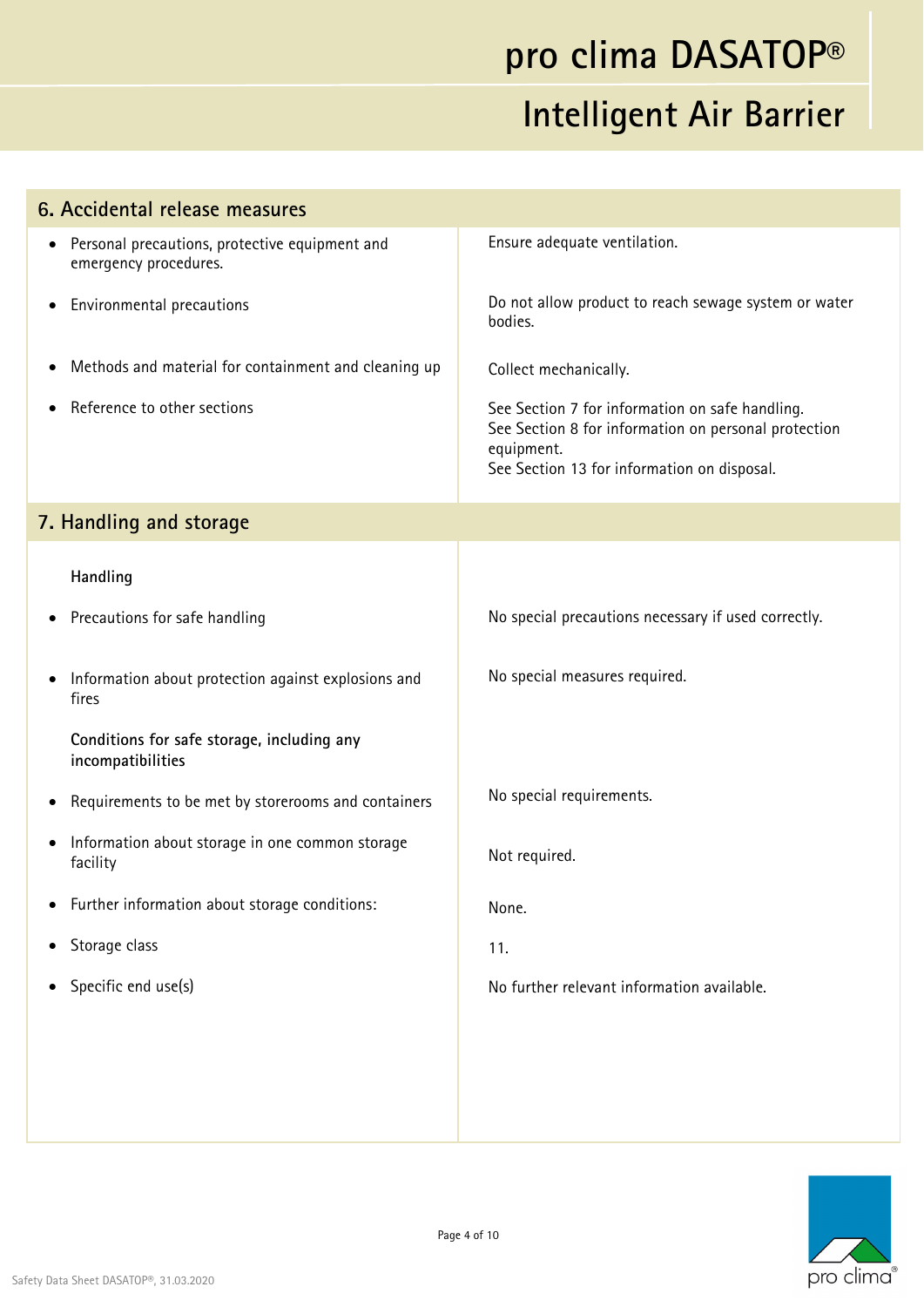#### **8. Exposure controls/personal protection**

 Additional information about design of technical system

#### **Control parameters**

- Components with limit values that require monitoring at the workplace
- Additional information

**Exposure controls Personal protective equipment** 

- General protective and hygienic measures
- Breathing equipment
- Recommended filter device for short term use
- Protection of hands
- Material of gloves

- Penetration time of glove material
- Eye protection
- Body protection

No further data; see item 7.

The product does not contain any relevant quantities of materials with critical values that have to be monitored at the workplace.

The lists that were valid during the compilation were used as basis.

Not applicable.

Not applicable.

Not applicable.

Protective gloves.



The selection of the suitable gloves does not only depend on the material, but also on further marks of quality and varies from manufacturer to manufacturer. As the product is a preparation of several substances, the resistance of the glove material cannot be calculated in advance and has therefore to be checked prior to the application.

Not applicable.

Not applicable.

Protective work clothing.

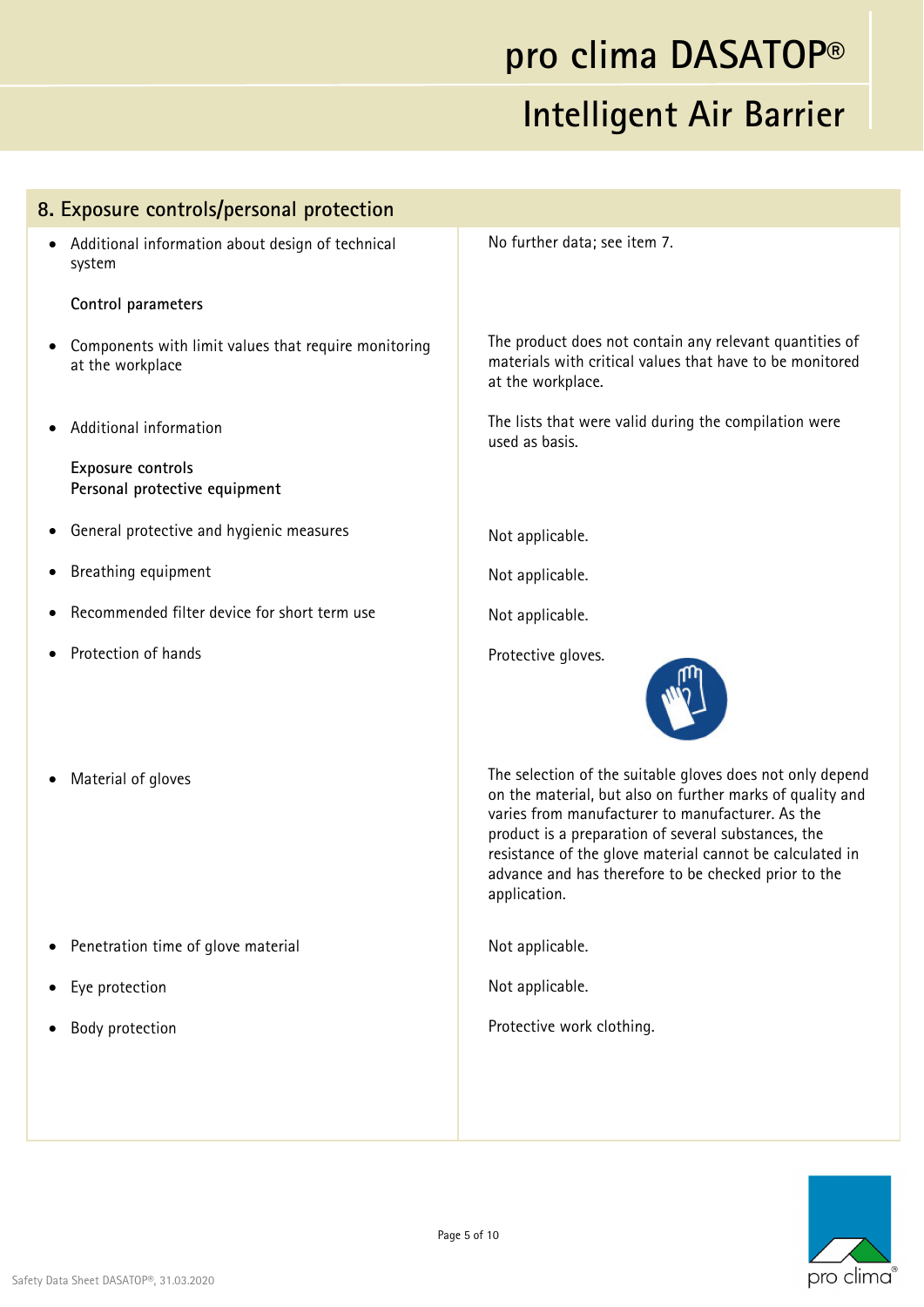#### **9. Physical and chemical properties**

**Information on basic physical and chemical properties General Information** 

- Appearance: Form Colour Odour Odour threshold
- pH-value
- Change in condition Melting point/Melting range Boiling point/Boiling range
- Flash point
- Inflammability (solid, gaseous)
- Ignition temperature
- Decomposition temperature
- Self-inflammability
- Danger of explosion
- Critical values for explosion: Lower: Upper:
- Vapour pressure
- Density at 20°C
- Relative density
- Vapour density
- Evaporation rate
- Solubility in / Miscibility with Water:
- Partition coefficient (n-octanol/water)

Solid. Green. Not determined. Not determined.

Not applicable.

Not determined. Not determined.

Not applicable.

Not determined.

Not determined.

Not determined.

Product is not self-igniting.

Product is not explosive.

Not determined. Not determined.

Not determined.

Not determined. Not determined. Not applicable. Not applicable.

Unsoluble.

Not determined.

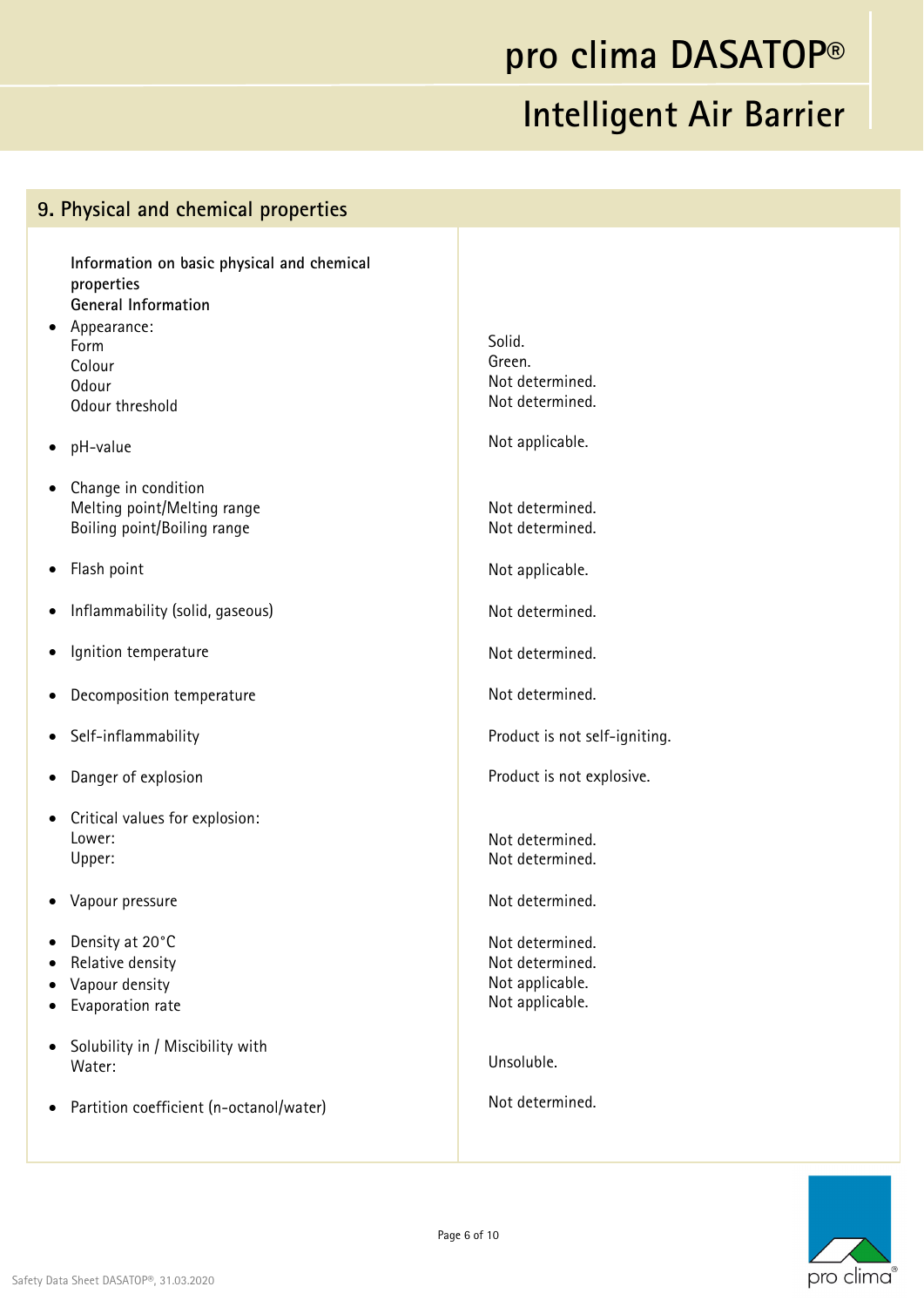# **pro clima DASATOP®**

### **Intelligent Air Barrier**

| Viscosity<br>dynamic<br>kinematic                                                                                   | Not applicable.<br>Not applicable.                                                                                                                                                                                                                                                                                                                                                        |
|---------------------------------------------------------------------------------------------------------------------|-------------------------------------------------------------------------------------------------------------------------------------------------------------------------------------------------------------------------------------------------------------------------------------------------------------------------------------------------------------------------------------------|
| Solvent content<br>$\bullet$<br>Organic solvents                                                                    | $0.0\%$                                                                                                                                                                                                                                                                                                                                                                                   |
| Solids content                                                                                                      | 100.0 %                                                                                                                                                                                                                                                                                                                                                                                   |
| Other information<br>$\bullet$                                                                                      | Please refer to our technical specification.                                                                                                                                                                                                                                                                                                                                              |
| 10. Stability and reactivity                                                                                        |                                                                                                                                                                                                                                                                                                                                                                                           |
| Reactivity<br>Chemical stability                                                                                    |                                                                                                                                                                                                                                                                                                                                                                                           |
| Thermal decomposition / conditions to be avoided<br>٠                                                               | No decomposition if used according to specifications.                                                                                                                                                                                                                                                                                                                                     |
| Possibility of hazardous reactions<br>٠                                                                             | No dangerous reactions known.                                                                                                                                                                                                                                                                                                                                                             |
| Conditions to avoid                                                                                                 | No further relevant information available.                                                                                                                                                                                                                                                                                                                                                |
| Incompatible materials<br>٠                                                                                         | No further relevant information available.                                                                                                                                                                                                                                                                                                                                                |
| Hazardous decomposition products<br>$\bullet$                                                                       | No dangerous decomposition products known.                                                                                                                                                                                                                                                                                                                                                |
| 11. Toxicological information                                                                                       |                                                                                                                                                                                                                                                                                                                                                                                           |
| Information on toxicological effects<br>Acute toxicity                                                              |                                                                                                                                                                                                                                                                                                                                                                                           |
| Primary irritant effect<br>on the skin<br>on the eye<br>Sensitization<br>Additional toxicological information:<br>٠ | No irritant effect.<br>No irritant effect.<br>No sensitizing effect known.<br>The product is not subject to classification according to<br>the calculation method of the General EC Classification<br>Guidelines for Preparations as issued in the latest<br>version:<br>When used and handled according to specifications, the<br>product does not have any harmful effects according to |
|                                                                                                                     | our experience and the information provided to us.                                                                                                                                                                                                                                                                                                                                        |

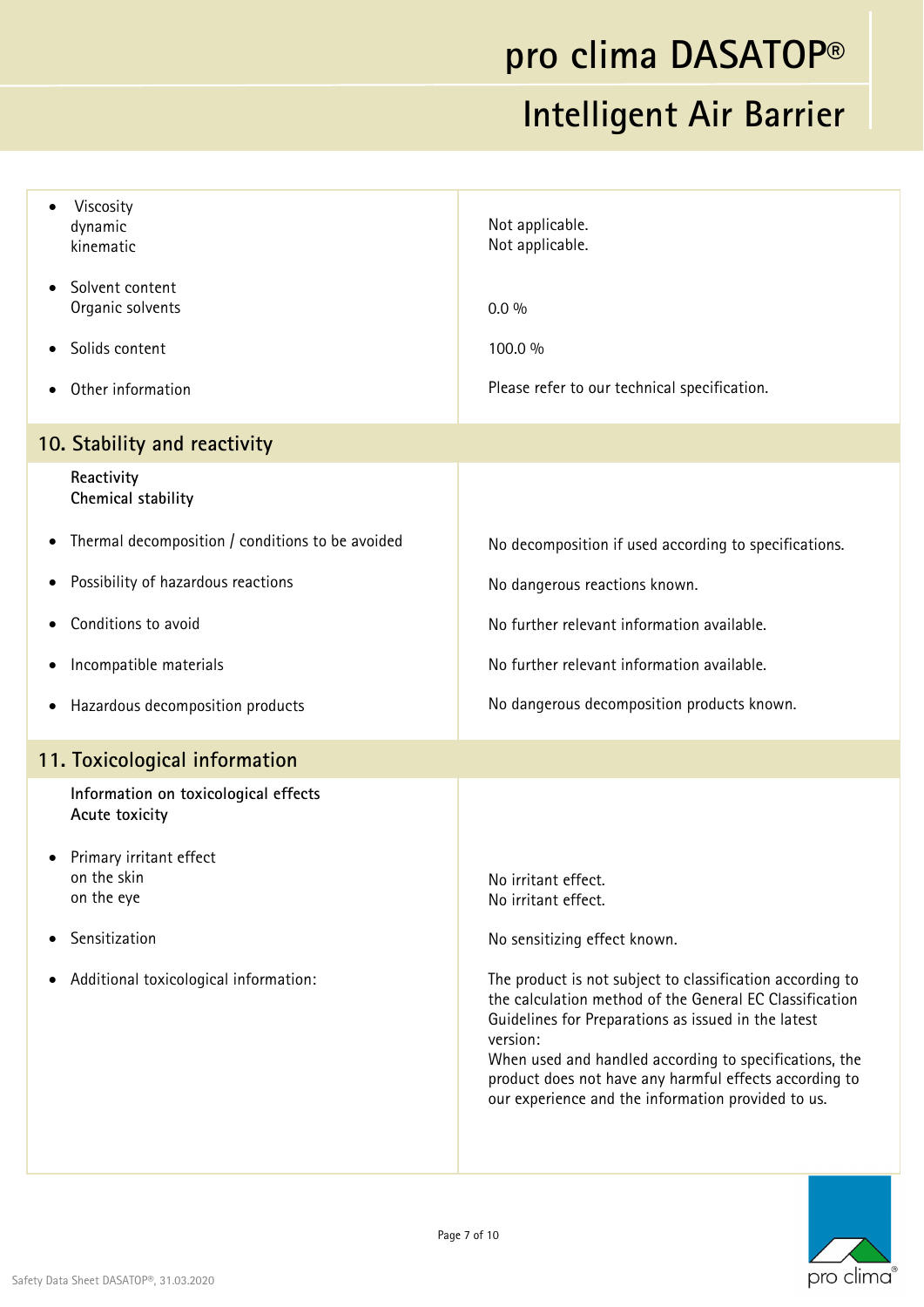| 12. Ecological information                        |                                                                                           |
|---------------------------------------------------|-------------------------------------------------------------------------------------------|
| <b>Toxicity</b>                                   |                                                                                           |
| Aquatic toxicity<br>$\bullet$                     | No further relevant information available.                                                |
| Persistence and degradability<br>$\bullet$        | No further relevant information available.                                                |
| Behaviour in environmental systems                |                                                                                           |
| Bioaccumulative potential<br>$\bullet$            | No further relevant information available.                                                |
| Mobility in soil<br>$\bullet$                     | No further relevant information available.                                                |
| Additional ecological information                 |                                                                                           |
| General notes<br>$\bullet$                        | Generally, not hazardous for water.                                                       |
| Results of PBT and vPvB assessment<br>PBT<br>vPvB | Not applicable.<br>Not applicable.                                                        |
| Other adverse effects                             | No further relevant information available.                                                |
| 13. Disposal considerations                       |                                                                                           |
| Waste treatment method                            |                                                                                           |
| Recommendation                                    | Smaller quantities can be disposed with household                                         |
| • European waste catalogue                        | waste.                                                                                    |
| 17 00 00                                          | Construction and demolition wastes (including excavated<br>soil from contaminated sites). |
| 17 06 00                                          | Insulation materials and asbestos-containing<br>construction materials.                   |
| 17 06 04                                          | Insulation materials other than those mentioned in 1706<br>01 and 17 06 03.               |
| Uncleaned packaging<br>Recommendation             | Disposal must be made according to official regulations.                                  |

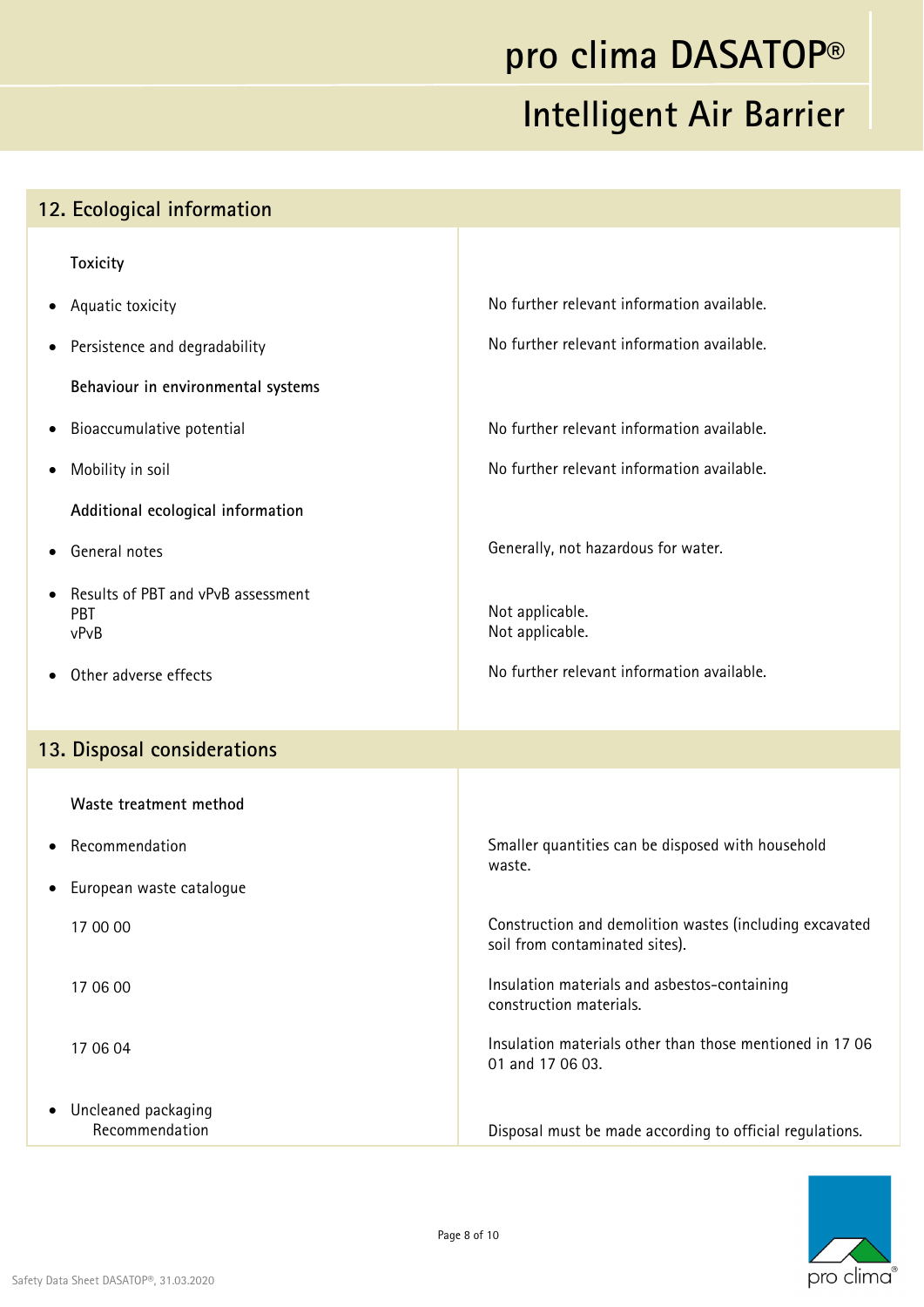#### **14. Transport information**  UN-Number ADR, ADN, IMDG, IATA UN proper shipping name ADR, ADN, IMDG, IATA • Transport hazard class(es) ADR, ADN, IMDG, IATA Class • Packing group ADR, IMDG, IATA Environmental hazards Marine pollutant Special precautions for user • Transport in bulk according to Annex II of MARPOL73/78 and the IBC Code Transport/Additional information Void. Void. Void. Void. No. Not applicable. Not applicable. Not dangerous according to the above specifications. **15. Regulatory information Safety, health and environmental regulations/legislation specific for the substance or mixture National regulations**  Water hazard class Chemical safety assessment Generally, not hazardous for water. A Chemical Safety Assessment has not been carried out.